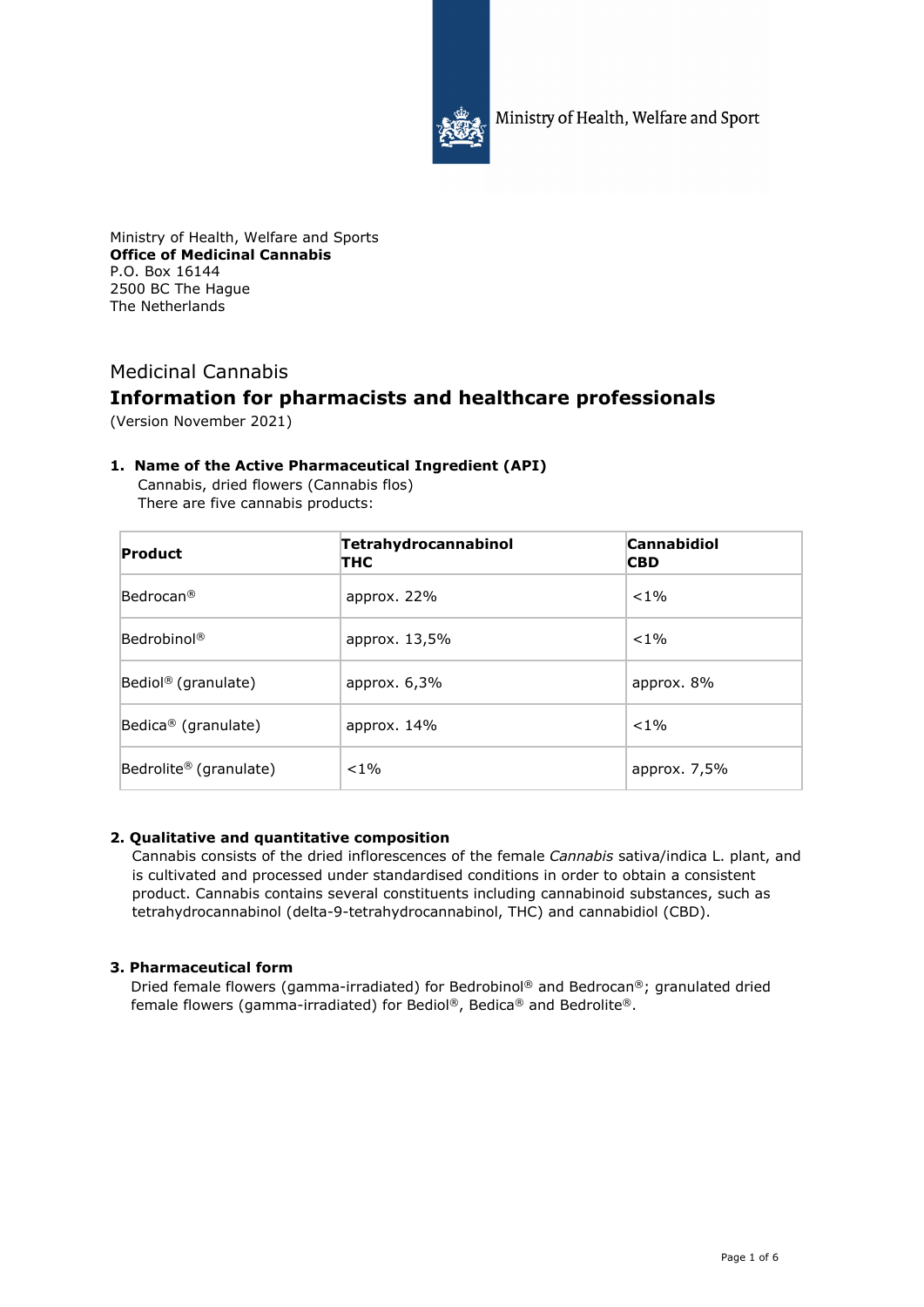

# **4. Clinical details**

## **4.1 Therapeutic indications**

Clinical studies are being performed with cannabis or cannabinoids. In many cases the results of these studies are inconclusive. However several studies show that cannabis can have a therapeutic effect in the treatment of:

- disorders that involve spasticity with pain (multiple sclerosis, spinal cord injuries);
- nausea and vomiting (resulting from chemotherapy, radiotherapy, and HIV combination therapy and medication for hepatitis C);
- chronic pain (in particular neurogenic pain);
- Tourette's syndrome;
- nausea, decreased appetite, weight loss and weakness related to cancer and AIDS;
- therapy resistant glaucoma;
- various forms of epilepsy

If treatment with registered medicines is unsatisfactory, medicinal cannabis can be considered.

Experiences of patients and doctors also include a significant number of other indications.

Medicinal Cannabis cannot cure the disorders mentioned above. Cannabis can ease the symptoms of the disorders or reduce the side-effects of medicines. A healthcare professional makes the decision regarding whether a patient can benefit from medicinal cannabis.

Inhaling cannabis with a high content of tetrahydrocannabinol increases the risk of psychological side-effects. This can be avoided by using a low dosage, by choosing a product with a low tetrahydrocannabinol content, a product with a combination of tetrahydrocannabinol and cannabidiol, or through oral administration (tea) when cannabis is used for the first time.

## **4.2 Posology and method of administration**

The required amount of cannabis per day should be determined on an individual basis. The starting dosage must be low. The effective dosage is often different/lower than the dosage that causes psychological side-effects ('getting high'). If a patient benefits from a higher dose, the dose of cannabis can be increased slowly.

Two methods of administration are recommended: oral and inhalation. Inhaling cannabis leads to a stronger and more rapid therapeutic effect.

# Oral administration: (see also 6.6)

Tea: Drink 1 cup (0.2 litre) of tea in the evening, hot or cold.

Using this method, it takes approximately two weeks before the maximum effect is achieved. If after roughly two weeks the result is unsatisfactory, the patient can drink one extra cup (0.2 litre) in the morning.

Oil suspension: A few Dutch pharmacies produce an oil suspension from the cannabis obtained from the OMC.

## Inhalation (vaporizer): (see also 6.6.)

The recommended starting dose is 1-2 times a day. Inhale a few times until the desired effect is achieved or until psychological side-effects occur. Wait 5-15 minutes after the first inhalation and wait between inhalations. When using the inhalation method, it is important to consider the strength of the cannabis. Be careful about the dosage when you switch from one variety of cannabis to another, especially if you use cannabis with a higher content of

tetrahydrocannabinol. With repeated administration of cannabis, it will take 2 weeks to achieve steady-state. This must be kept in mind when determining the drug efficacy.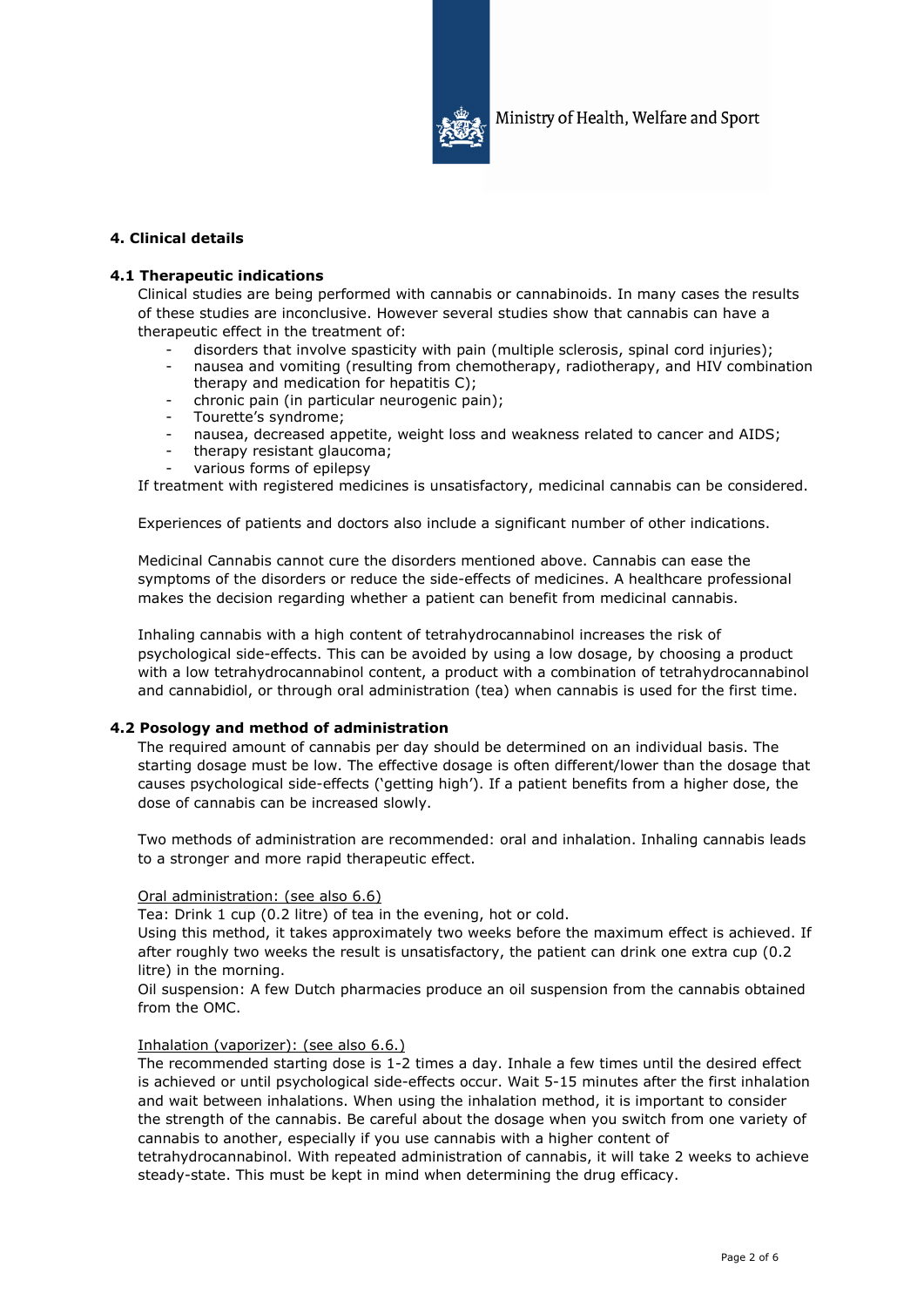

## **4.3 Contra indications**

Users with a tendency to experience psychotic disorders are advised strongly against the use of cannabis. Caution must be exercised with regard to patients with underlying psychological problems.

Patients with heart disease (heart arrhythmias, angina pectoris) should avoid high doses of cannabis because of the cardiovascular side-effects (in particular tachycardia). Tolerance to these effects develops within a few days to weeks. The dosage may only be increased slowly as the effects on the heart subside.

## **4.4 Special warnings and precautions**

Inexperienced users may become alarmed by the psychological effects of cannabis. When administering cannabis for the first time, it is advisable to do so in quiet, familiar surroundings and in the presence of another person who can reassure the patient if necessary.

Smoking is not recommended. Cannabis smoke contains harmful substances, including carcinogens and carbon monoxide. As a result, frequent use of smoked cannabis over a long period of time is likely to expose users to the same health risks that are associated with smoking. Smoking cannabis can impair pulmonary function (histopathological changes in the mucous membranes) and reduce resistance to infection. Regular cannabis smokers can develop pharyngitis, rhinitis and COPD (Chronic Obstructive Pulmonary Disease). To limit the damage caused by combustion products, cannabis can be inhaled using a vaporizer.

## **4.5 Interactions with other drugs and other forms of interaction**

It is known that the use of cannabis at the same time as other tranquillizing substances such as alcohol, benzodiazepines and opiates leads to cumulative effects. If cannabis is combined with an opiate, the dose of the opiate can often be reduced. Provided that the analgesic effect improves or stays the same, the opiate may also produce fewer side-effects. There is insufficient evidence on the interaction of cannabis with other drugs and the consequent effects.

Because of the high first-pass effect in the liver, particularly when cannabis is administered orally, it is possible that pharmacokinetic interactions may occur with drugs that are broken down by the isoenzymes CYP2C9 and CYP3A4 in the cytochrome P450 system. Drugs that inhibit these isoenzymes are macrolides (in particular claritromycin and erythromycin), antimycotics (itraconazole, fluconazole, ketoconazole and miconazole), calcium antagonists (in particular diltiazem and verapamil), HIV protease inhibitors (in particular ritonavir), amiodarone and isoniazid. Simultaneous use of the enzyme inhibitors mentioned above can increase the bioavailability of tetrahydrocannabinol and thereby increase the likelihood of additional side-effects.

Drugs that accelerate the breakdown of tetrahydrocannabinol via the iso-enzymes mentioned are rifampicin, carbamazepine, phenobarbital, phenytoin, primidone, rifabutin, troglitazone and St John's Wort. If a patient stops taking one of these drugs, there may be an increase in the bioavailability of tetrahydrocannabinol.

Interactions are also possible with drugs which (like tetrahydrocannabinol) bind strongly to plasma proteins.

# **4.6 Pregnancy and breastfeeding**

The use of cannabis during pregnancy and/or breastfeeding is not recommended. Regular or prolonged use of cannabis during pregnancy can affect the development of the unborn child. Components of cannabis can also find their way into breast milk.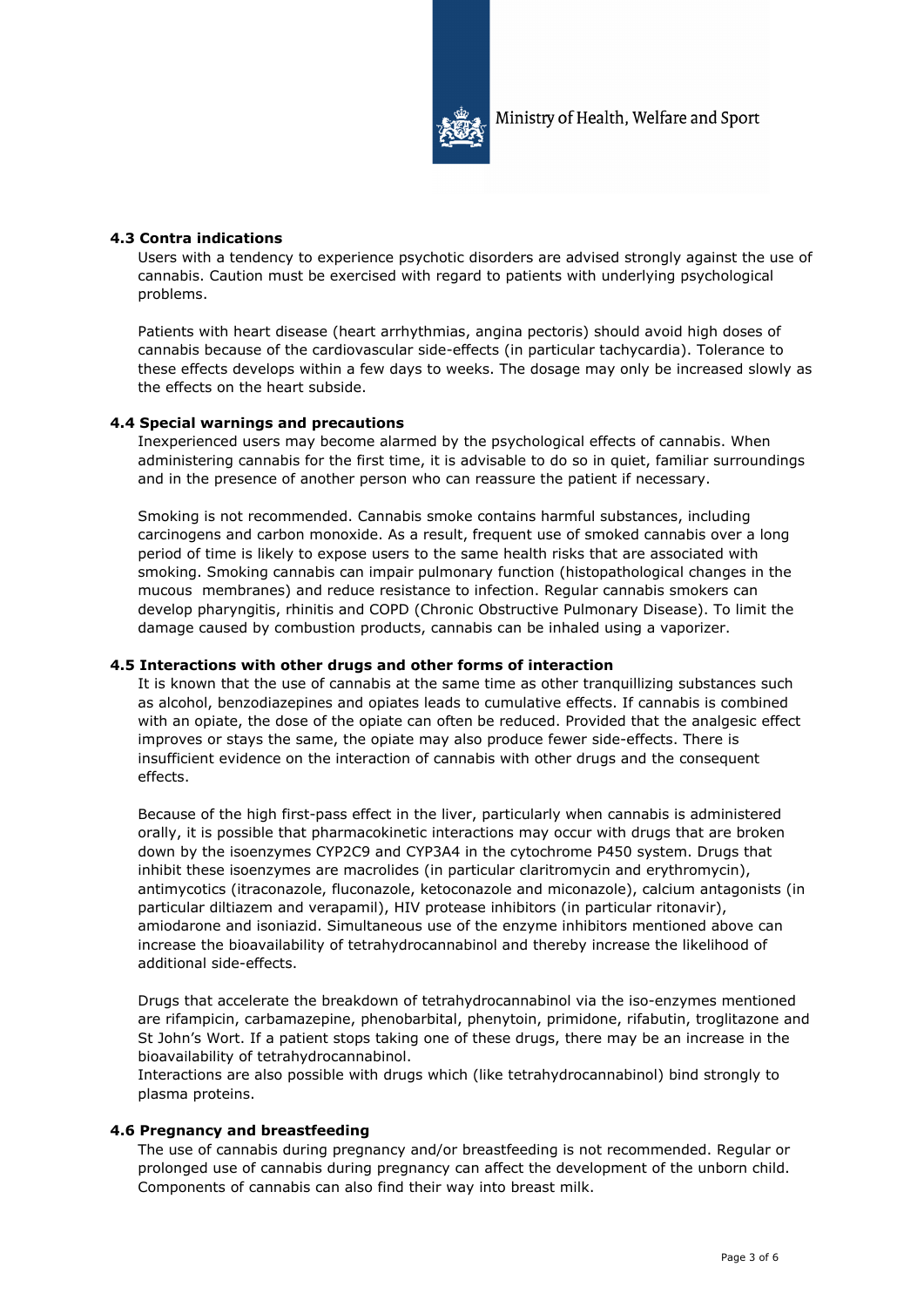

# **4.7 Effects on ability to drive and operate machinery**

The use of cannabis can lower the concentration and reduce reaction time. This may lead to problems in carrying out everyday activities. In the Netherlands, there is a legal limit for cannabis of 3.0 micrograms of THC/litre of blood for road users. THC remains in the body for a long time, so this limit can be exceeded very easily. Though the rules differ per country.

# **4.8 Side-effects**

The psychological side-effects of cannabis can vary widely, and depend on a number of factors: the amount of cannabis used, the method of administration, and the patient's previous experience with cannabis and personal constitution (including the person's state of mind at the time of use and how sensitive the user is to the effects). A person may become "high" after using cannabis. This usually takes the form of a feeling of euphoria that slowly changes into a pleasant sensation of calmness and tranquillity. Users may also experience other effects while they are "high", such as sedation, cheerfulness with fits of laughter, hunger, heightened sensitivity to perceptions of colour and music, an altered sense of time and space, and lethargy. These altered perceptions can also give rise to a sense of anxiety, panic and confusion. Restlessness and insomnia are also reported. Cannabis can sometimes provoke a psychotic reaction, characterized by delusions and hallucinations. A relationship between cannabis use and schizophrenia has been established, although it is not clear whether this relationship is causal.

Possible physical side-effects of cannabis are:

- tachycardia
- orthostatic hypotension
- headache
- dizziness
- sense of hot or cold in hands and feet
- red burning eyes
- muscle weakness
- dry mouth
- in cannabis smokers (and after inhaling): irritation of the bronchial tubes

These effects are temporary and subside a few hours after use. Long-term and intensive use of cannabis is presumed to have an effect on cognition, but this is reversible. In some cases, cannabis use can result in cannabis dependence and excessive usage. Chronic users who use high doses can experience physical withdrawal symptoms such as mild forms of restlessness, irritability, insomnia and nausea if they stop.

# **4.9 Overdose**

An overdose of cannabis can cause depression, anxiety, panic and fainting. In general, these symptoms disappear spontaneously in a few hours. In the event of an overdose, benzodiazepines (diazepam IV) can be administered. Tachycardia can be treated with a beta blocker (propranolol IV).

# **5. Pharmacological properties**

# **5.1 Pharmacodynamic properties**

Cannabinoids act on the cannabinoid receptors. At least two different receptors (G-protein coupled receptors) have been identified: CB1 and CB2 receptors. CB1 receptors are found particularly in the central nervous system, while the CB2 type occurs peripherally, especially in the immune system and gastrointestinal tract.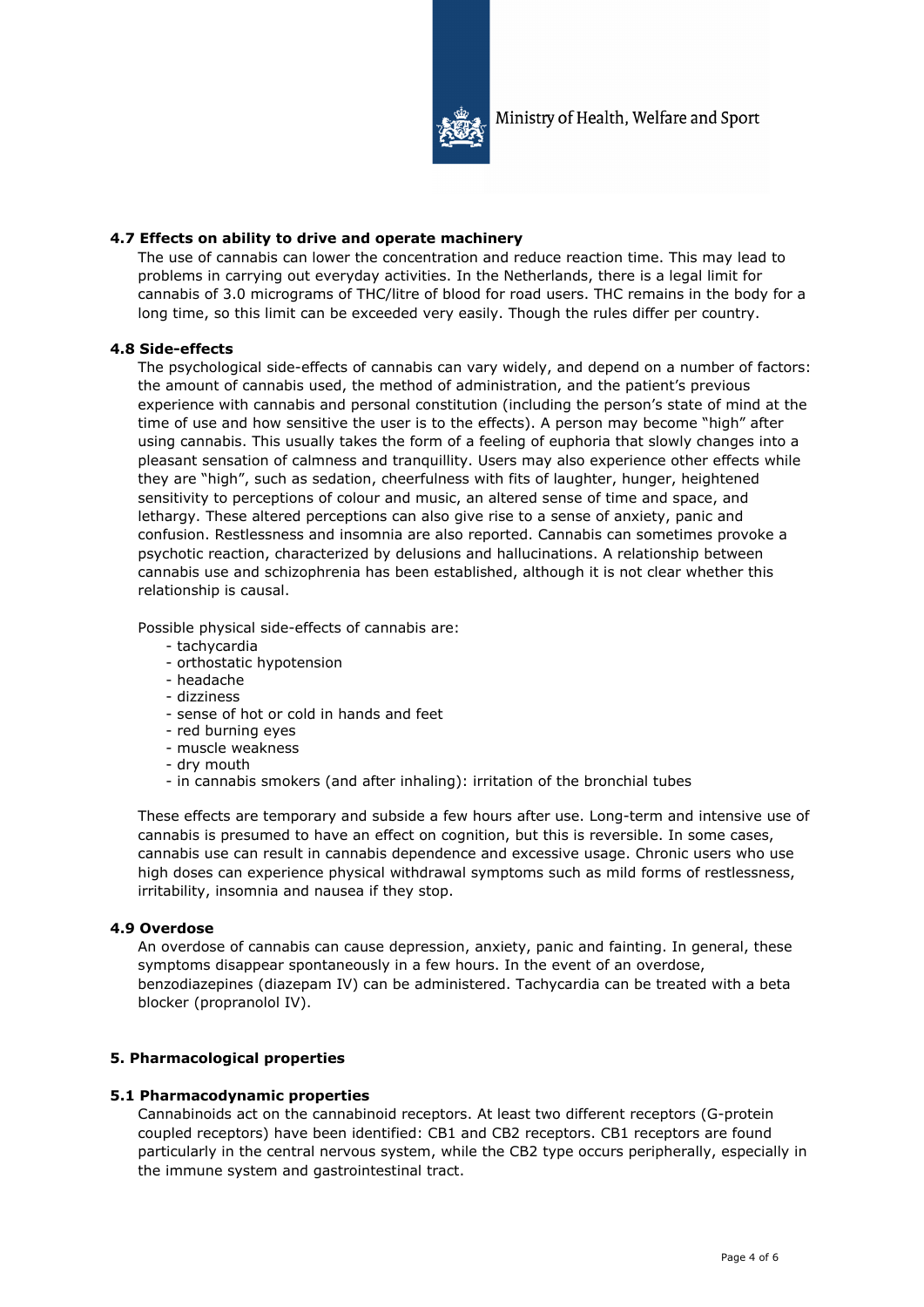

## **5.2 Pharmacokinetic properties**

#### Absorption

The absorption of cannabinoids in the body is determined by the method of administration. When cannabis is *inhaled,* the cannabinoids are absorbed within minutes via the lungs and are transported to the brain. The concentration of cannabinoids in the brain reaches a peak within 15 minutes, which coincides with the peak of the psychological and physiological effects. Absorption varies between individuals and depends on various factors, including the heating of the cannabis, the number of inhalations, the waiting time between two inhalations, the inhalation time and inhalation technique and lung capacity.

When cannabis is used *orally,* the absorption of cannabinoids into the blood is slower and less predictable. As a result, the psychoactive effect is delayed by between 30 and 90 minutes. The maximum effect is experienced two or three hours after consumption. The effect lasts between four and eight hours. The concentration of tetrahydrocannabinol in the blood with oral intake is 25-30% of the concentration achieved through inhalation. This is partly caused by the significant first-pass effect in the liver.

## Distribution

After being absorbed, the constituents of the cannabis are distributed throughout the body. The concentration of cannabinoids rises the most rapidly in vital organs. A substantial portion of the tetrahydrocannabinol is stored in fatty tissue. Tetrahydrocannabinol and its metabolites are strongly bound to plasma proteins. The distribution volume of tetrahydrocannabinol is 10 litres per kilogram of body weight.

## **Elimination**

In the liver, isoenzymes CYP2C9 and CYP3A4 of the cytochrome P450 system initially convert tetrahydrocannabinol to 11-hydroxy-THC (11-OH-THC), a metabolite that is biologically active. This conversion probably contributes to some of the effects of cannabis. The metabolite 11-OH-THC is then converted to 9-carboxy-THC (THC-COOH), which is biologically inactive. A range of other inactive metabolites are also formed. The elimination half-time of tetrahydrocannabinol and 11-OH-THC is 25-36 hours. Tetrahydrocannabinol metabolites can be detected in the urine up to several weeks after the last use of cannabis.

## **6 Pharmaceutical information**

## **6.1 List of excipients**

Not applicable.

## **6.2 Cases of incompatibility**

Not applicable.

## **6.3 Shelf life**

Cannabis can decompose under the influence of light and moisture. It can be stored in the original packaging until the expiry date indicated on the package.

## **6.4 Special precautions for storage**

Store in the original packaging at room temperature (15-25°C).

## **6.5 Type and content of the packaging**

Cannabis is available for pharmacies in 5 gram containers and 400 gram bags.